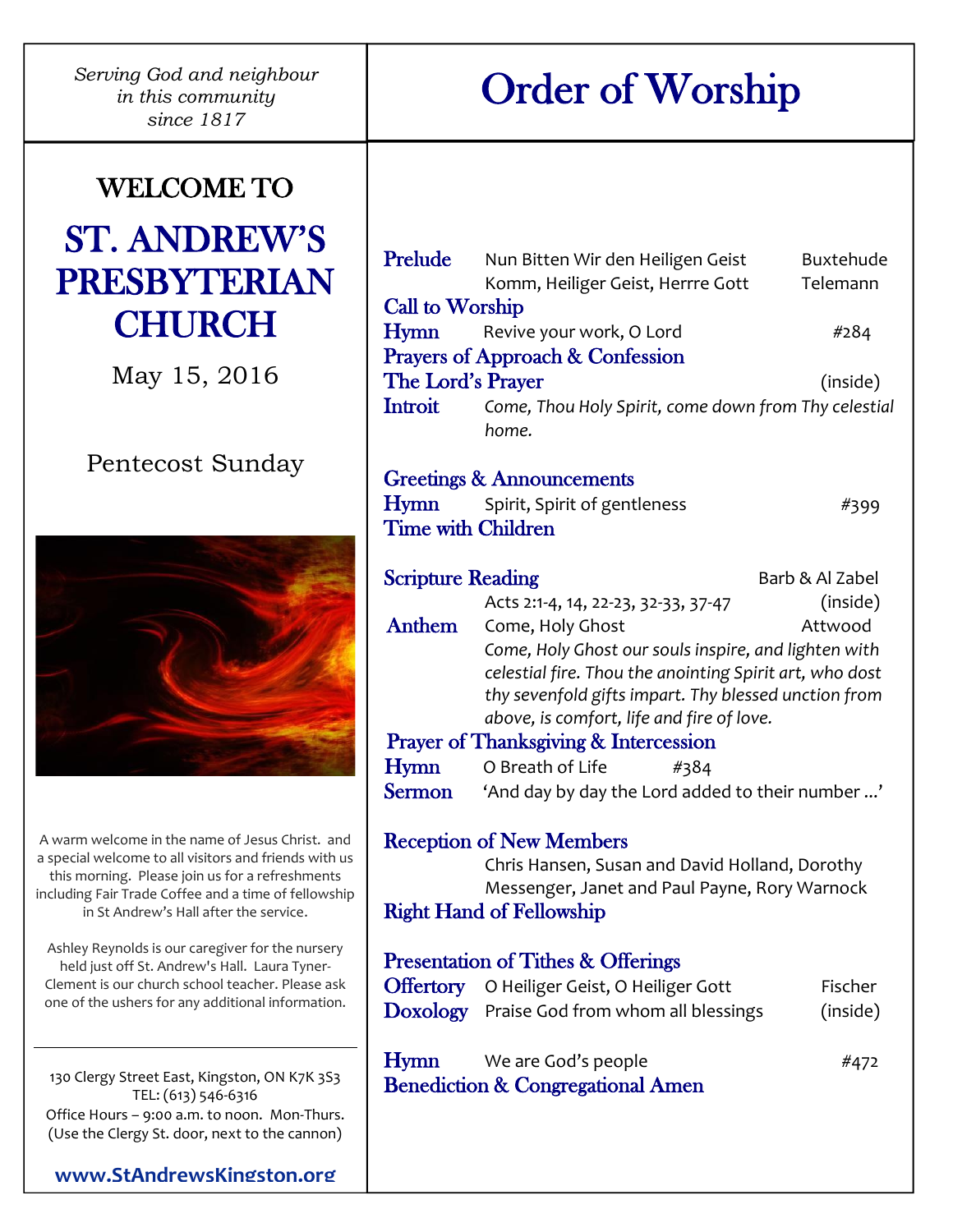#### *The Lord's Prayer*

Our Father who art in heaven, hallowed be thy name. Thy kingdom come, thy will be done, on earth, as it is in heaven. Give us this day our daily bread, and forgive us our debts, as we forgive our debtors. And lead us not into temptation, but deliver us from evil. For thine is the kingdom, the power, and the glory, forever. Amen

#### **Acts 2:1-4, 14, 22-23, 32-33, 37-47**

When the day of Pentecost had come, they were all together in one place.And suddenly from heaven there came a sound like the rush of a violent wind, and it filled the entire house where they were sitting. Divided tongues, as of fire, appeared among them, and a tongue rested on each of them. All of them were filled with the Holy Spirit and began to speak in other languages, as the Spirit gave them ability.

But Peter, standing with the eleven, raised his voice and addressed them: 'Men of Judea and all who live in Jerusalem, let this be known to you, and listen to what I say...You that are Israelites, listen to what I have to say: Jesus of Nazareth, a man attested to you by God with deeds of power, wonders, and signs that God did through him among you, as you yourselves know— this man, handed over to you according to the definite plan and foreknowledge of God, you crucified and killed by the hands of those outside the law…This Jesus God raised up, and of that all of us are witnesses. Being therefore exalted at the right hand of God, and having received from the Father the promise of the Holy Spirit, he has poured out this that you both see and hear.'

Now when they heard this, they were cut to the heart and said to Peter and to the other apostles, 'Brothers, what should we do?' Peter said to them, 'Repent, and be baptized every one of you in the name of Jesus Christ so that your sins may be forgiven; and you will receive the gift of the Holy Spirit. For the promise is for you, for your children, and for all who are far away, everyone whom the Lord our God calls to him.' And he testified with many other arguments and exhorted them, saying, 'Save yourselves from this corrupt generation.' So those who welcomed his message were baptized,

and that day about three thousand persons were added. They devoted themselves to the apostles' teaching and fellowship, to the breaking of bread and the prayers.

Awe came upon everyone, because many wonders and signs were being done by the apostles. All who believed were together and had all things in common; they would sell their possessions and goods and distribute the proceeds to all, as any had need. Day by day, as they spent much time together in the temple, they broke bread at home and ate their food with glad and generous hearts, praising God and having the goodwill of all the people. And day by day the Lord added to their number those who were being saved.

#### **Questions for the Reaffirmation of Faith**

Do you confess your faith in God as Creator and Heavenly Parent, in Jesus Christ as your Friend and Saviour, and in the Holy Spirit as the Giver of Life and Guide?

Do you repent of your sins with a humble and contrite heart, and put your trust in the mercy of God which is in Christ Jesus?

Do you promise to make diligent use of the means of grace, and to be a faithful member of the Church of God?

Do you, as a congregation of God's people, promise to play your part in the Christian journey of these individuals, to support them with care, and to encourage them by example in worship, study of scripture, and service?

#### **Prayer of Dedication of New Members**

*Almighty God, we give you thanks that by the guidance of your Spirit and through the life and witness of the Church, you bring us to Christ and enable us to confess our faith in him, he who came to show us the measure of our true humanity and of your covenantal love. In the power of the Spirit, use us to welcome as members of your Church Chris, Susan, David, Dorothy, Janet, Paul, and Rory. May they receive the fullness of your grace. Uphold and strengthen them as they learn to follow and trust Jesus; deepen their understanding of the Gospel and the Christian way of life. Keep them always true to Christ and always within the number of your faithful people.*

*Together may we live in you Spirit, and grow in faith, hope and love, and so give to you, the one true God, all honour and glory, now and forever. Amen*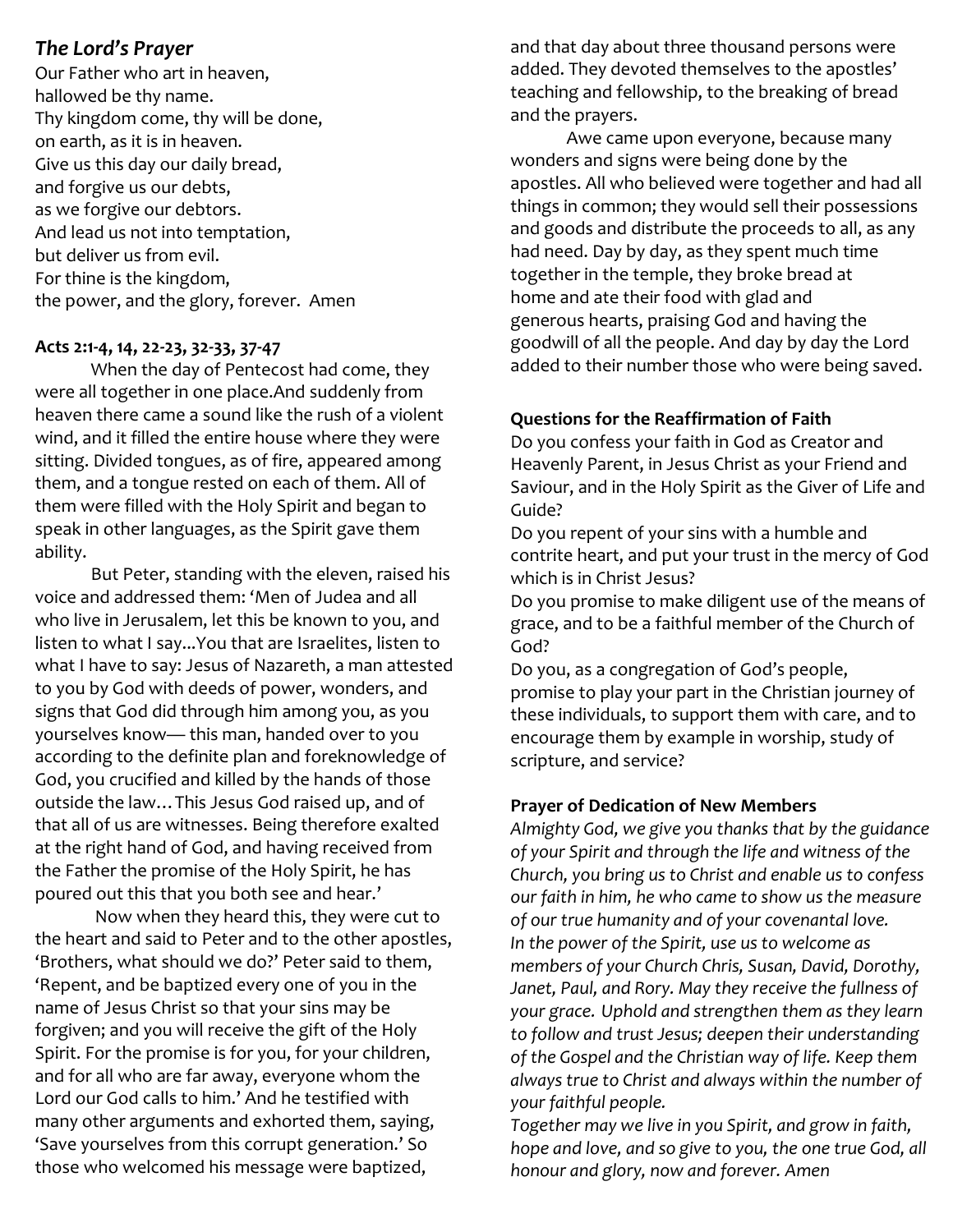#### *Doxology*

Praise God, from whom all blessings flow; Praise God, all creatures here below; Praise God above, ye heavenly host; Praise Father, Son, and Holy Ghost. Amen.

## *Notes from the Director of Music*

To celebrate Pentecost we have a feast of hymns, chorales and anthems appropriate for the coming of the Holy Spirit. Probably the most important of the hymns is the Latin Hymn *Veni Creator Spiritus* which goes back to the 9<sup>th</sup> Century perhaps from Northern France or the Rhineland. Around 1627 the Latin text was translated by English clergyman John Cosin to be used as a private devotion "in commemoration of the hour when God the Holy Ghost came down upon the Church". A pupil of Mozart and later organist of St. Paul's Cathedral, Thomas Attwood (1765-1838), set Cosin's translation to a beautiful hymn tune which we hear as today's **Anthem**.

Three German chorales appropriate for Pentecost (also called Whitsunday) are presented. The first **Prelude** is *We now implore the Holy Ghost* by Bach's mentor Dietrich Buxtehude (1637-1707). The second **Prelude** is by another great German composer, Georg Philip Telemann (1681-1767). Martin Luther's chorale *Come Holy Ghost, God and Lord* is still sung in the Lutheran church today. The **Offertory** is a Chorale Prelude based on an old chorale *O Spirit Divine, our God and Lord.* Johann Caspar Ferdinand Fischer (1650-1746) was a clavier virtuoso and court Capellmeister and another influence on the music of J.S. Bach

#### *Flowers*

The flowers this morning are presented in thanksgiving to God by Bob Clark.

## *Ushers*

| This morning - | Andy Mills, Alec Mills,      |  |
|----------------|------------------------------|--|
|                | Bill Hackett, Kim Hackett    |  |
| Next Sunday -  | Bob Hessell, Holly Turnbell, |  |
|                | Rory Warnock, Cheng Shyu     |  |

## *Today…*

With gratitude to God, this morning we are welcoming new members to our congregation. Please take a minute immediately after the Benediction to extend the right hand of fellowship to them, on your way to lunch in St. Andrew's Hall.

## **Congregational Luncheon**

Today we will be holding our congregational POT LUCK luncheon. An opportunity to contribute toward the purchase of food and supplies for a BBQ following our Outdoor Service June 26th will be available during the luncheon. Your generosity will be appreciated.

## **Congregational Directory**

An updated version of our St. Andrew's directory (names, postal addresses and telephone number) of members and adherents will be available from Elizabeth Thompson, our Roll Clerk, in St. Andrew's Hall immediately following the service. Thank you Elizabeth!

### **Hiring Now! Summer students at St Andrew's**

Good news. We have received funding through the Canada Summer Jobs program to hire three (3) students this summer!

The positions will be different this year, focusing on preparing us for the Church's 200th anniversary next year, and continuing to offer church tours, but scaled back from the last few years.

The three positions are: Historical Interpreter, Media and Communications Coordinator, and Artistic Interpreter. Students will work full-time for eight to ten weeks from mid-June to mid-August, and will be paid \$11.50 per hour. If you know any students who may be interested, please tell them to look at our website to get the full job description and to find out how to apply. Note that the deadline to apply is soon...May 22nd.

#### **Scottish Walking Tour Brochure**

The Kingston Library has produced a walking tour booklet as part of the Outlandish May celebrations. Pick up a copy in St. Andrew's Hall this morning - St. Andrew's figures prominently!

#### **Greeting Cards**

The Elders have approved the display of greeting cards in St. Andrew's Hall. These will be available on Sundays, and are free, with a donation card to support the work of Gideon's Canada in their ministry of distributing bibles. Take a look**!**